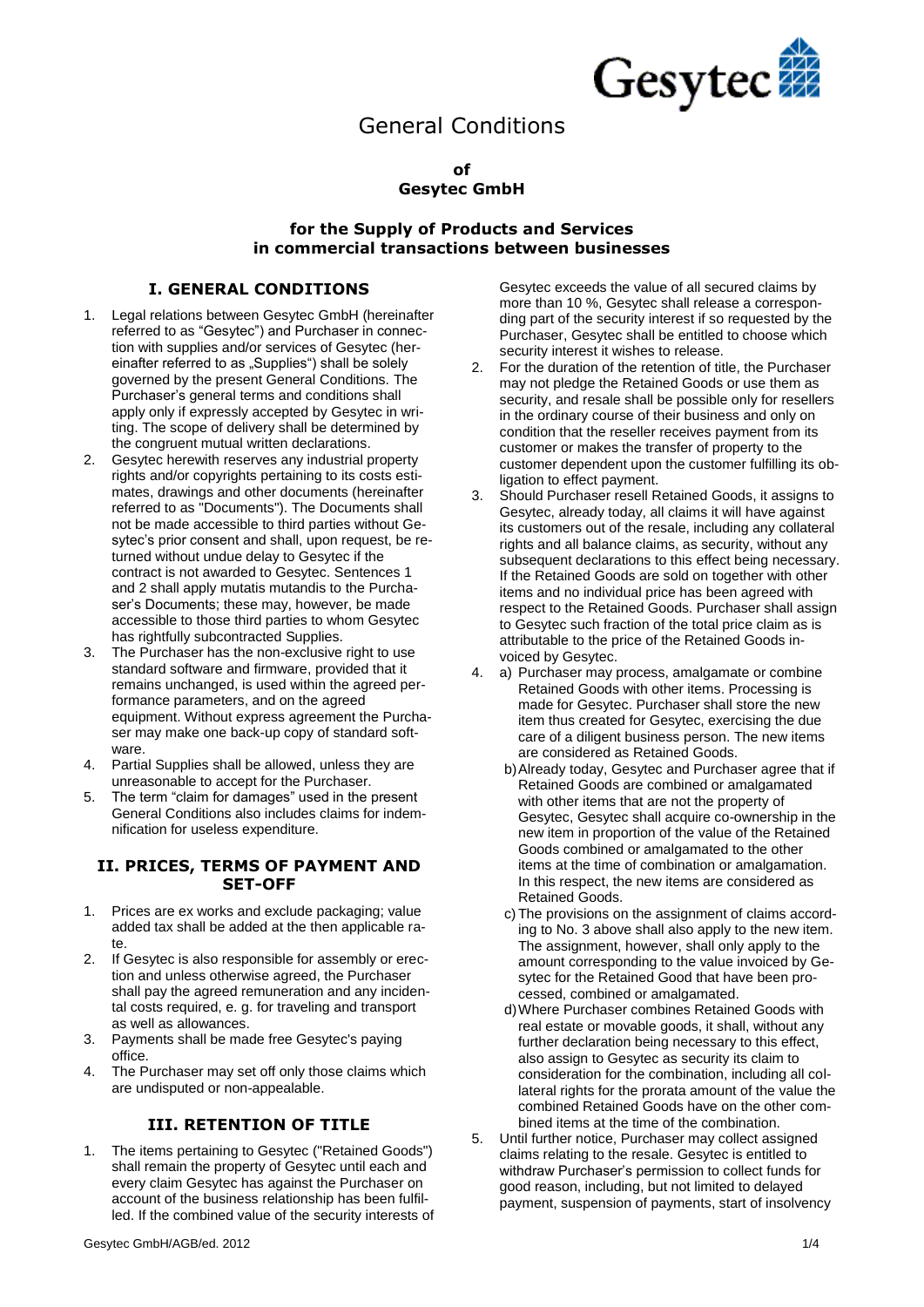proceedings, protest or justified indications for overindebtedness or pending insolvency of Purchaser. In addition, Gesytec may, upon expiry of an adequate period of notice disclose the assignment, realize the claims assigned and demand that Purchaser informs its customer of the assignment.

- 6. The Purchaser shall inform Gesytec forthwith of any seizure or other act of intervention by third parties. If a reasonable interest can be proven, Purchaser shall, without undue delay, provide Gesytec with the information and/or Documents necessary to assert the claims it has against its customers.
- 7. Where the Purchaser fails to fulfill its duties, fails to make payment due, or otherwise violates its obligations Gesytec shall be entitled to rescind the contract and take back the Retained Goods in the case of continued failure following expiry of a reasonable remedy period time set by Gesytec; the statutory provisions providing that a remedy period is not needed shall be unaffected. The Purchaser shall be obliged to return the Retained Goods. The fact that Gesytec takes back Retained Goods and/or exercises the retention of title, or has the Retained Goods seized, shall not be construed to constitute a rescission of the contract, unless Gesytec so expressly declares.

## **IV. TIME FOR SUPPLIES; DELAY**

- 1. Times set for Supplies can only be binding if all Documents to be furnished by the Purchaser, necessary permits and approvals, especially concerning plans, are received in time and if agreed terms of payment and other obligations of the Purchaser are fulfilled. If these conditions are not fulfilled in time, times set shall be extended reasonably; this shall not apply where Gesytec is responsible for the delay.
- 2. If non-observance of the times set is due to
	- a) force majeure such as mobilization, war, terror attacks, rebellion or similar events (e.g. strike or lockout);
	- b) virus attacks or other attacks on Gesytec's IT systems occurring despite protective measures were in place that complied with the principles of proper care;
	- c) hindrances attributable to German, US or otherwise applicable national, EU or international rules of foreign trade law or to other circumstances for which Gesytec is not responsible, or
	- d) the fact that Gesytec does not receive its own supplies in due time or in due form such time shall be extended accordingly.
- 3. If Gesytec is responsible for the delay (hereinafter referred to as "Delay") and the Purchaser has demonstrably suffered a loss therefrom, the Purchaser may claim a compensation as liquidated damages of 0.5 % for every completed week of Delay, but in no case more than a total of 5 % of the price of that part of the Supplies which due of the Delay could not be put to the intended use.
- 4. Purchaser's claims for damages due to delayed Supplies as well as claims for damages in lieu of performance exceeding the limits specified in No. 3 above shall be excluded in all cases of delayed Supplies, even upon expiry of a time set to Gesytec to effect the Supplies. This shall not apply in cases of liability based on intent, gross negligence, or due to loss of life, bodily injury or damage to health.

Rescission of the contract by the Purchaser based on statute shall be limited to cases where Gesytec is responsible for the Delay. The above provisions do not imply a change in the burden of proof to the detriment of the Purchaser.

- 5. At Gesytec's request the Purchaser shall declare within a reasonable period of time whether it, due to the delayed Supplies, rescinds the contract or insists on the delivery of the Supplies.
- 6. If dispatch or delivery, due to Purchaser's request, is delayed by more than one month after notification of the readiness for dispatch was given, the Purchaser may be charged, for every month commenced, storage costs of 0.5 % of the price of the items of the Supplies, but in no case more than a total of 5 %. The parties to the contract may prove that higher or, as the case may be, lower storage costs have been incurred.

#### **V. PASSING OF RISK**

- 1. Even where delivery has been agreed freight free, the risk shall pass to the Purchaser as follows.
	- a) if the delivery does not include assembly or erection, at the time when it is shipped or picked up by the carrier. Upon the Purchaser's request, Gesytec shall insure the delivery against the usual risks of transport at the Purchaser's expense;
	- b) if the delivery includes assembly or erection, at the day of taking over in the Purchaser's own works or, if so agreed, after a successful trial run.
- 2. The risk shall pass to the Purchaser if dispatch, delivery, the start or performance of assembly or erection, the taking over in the Purchaser's own works or the trial run is delayed for reasons for which the Purchaser is responsible or if the Purchaser has otherwise failed to accept the Supplies.

#### **VI. ASSEMBLY AND ERECTION**

Unless otherwise agreed in written form, assembly and erection shall be subject to the following provisions:

- 1. Purchaser shall provide at its own expense and in due time.
	- a) all earth and construction work and other ancillary work outside the scope of Gesytec, including the necessary skilled and unskilled labor, construction materials and tools;
	- b) the equipment and materials necessary for assembly and commissioning such as scaffolds, lifting equipment and other devices as well as fuels and lubricants;
	- c) energy and water at the point of use including connections, heating and lighting;
	- d) suitable dry and lockable rooms of sufficient size adjacent to the site for the storage of machine parts, apparatus, materials, tools, etc. and adequate working and recreation rooms for the erection personnel, including sanitary facilities as are appropriate in the specific circumstances; furthermore, the Purchaser shall take all measures it would take for the protection of its own possessions to protect the possessions of Gesytec and of the erection personnel at the site;
	- e) protective clothing and protective devices needed due to particular conditions prevailing on the specific site.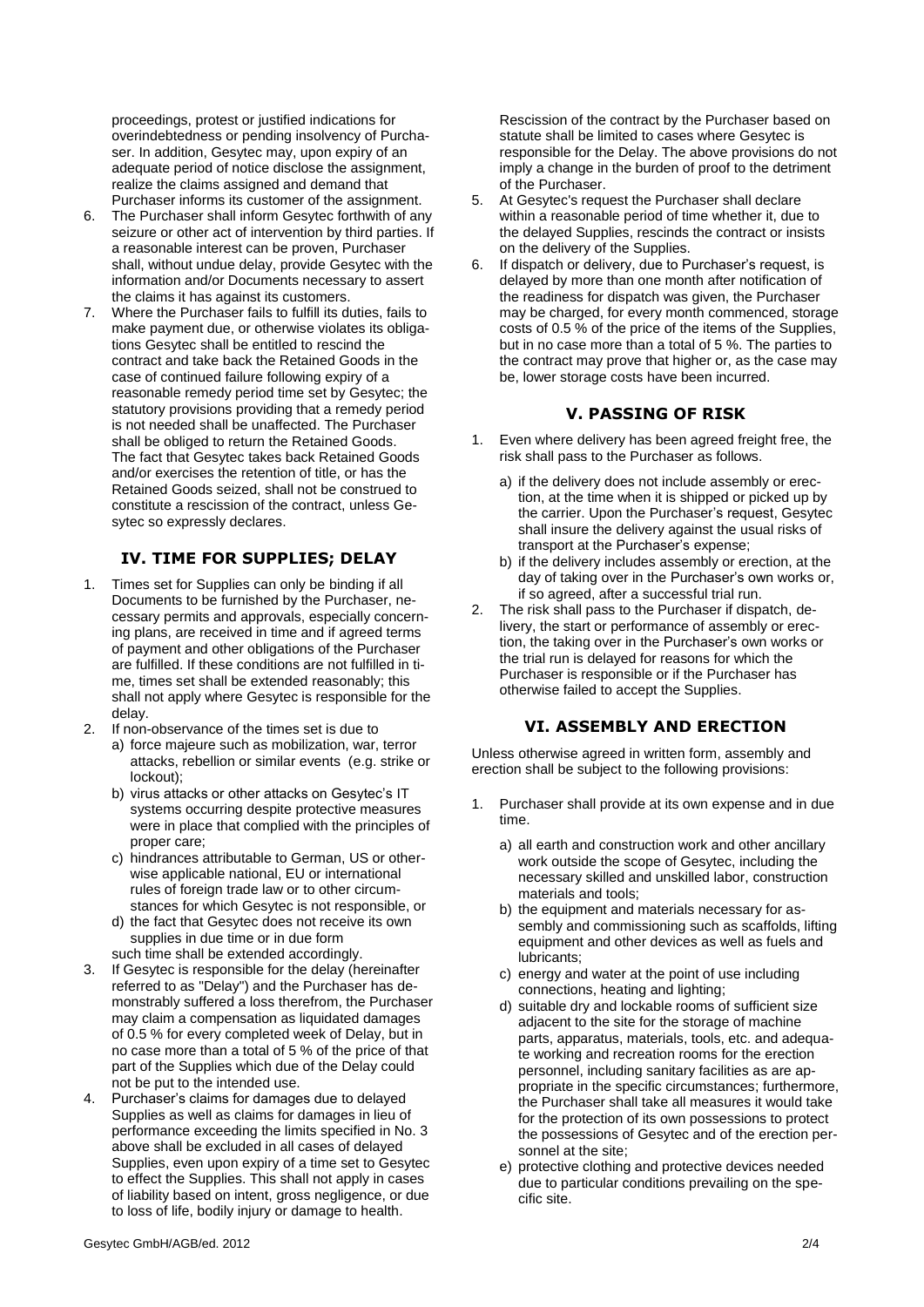- 2. Before the erection work starts, the Purchaser shall unsolicitedly make available any information required concerning the location of concealed electric power, gas and water lines or of similar installations as well as the necessary structural data.
- 3. Prior to assembly or erection, the materials and equipment necessary for the work to start must be available on the site of assembly or erection and any preparatory work must have advanced to such a degree that assembly or erection can be started as agreed and carried out without interruption. Access roads and the site of assembly or erection must be level and clear.
- 4. If assembly, erection or commissioning is delayed due to circumstances for which Gesytec is not responsible, the Purchaser shall bear the reasonable costs incurred for idle times and any additional travelling expenditure of Gesytec or the erection personnel.
- 5. The Purchaser shall attest to the hours worked by the erection personnel towards Gesytec at weekly intervals and the Purchaser shall immediately confirm in written form if assembly, erection or commissioning has been completed.
- 6. If, after completion, Gesytec demands acceptance of the Supplies, the Purchaser shall comply therewith within a period of two weeks. The same consequences as upon acceptance arise if and when the Purchaser lets the two-week period expire or Gesytec is put to use after completion of agreed test phases, if any.

#### **VII. RECEIVING OF SUPPLIES**

1. The Purchaser shall not refuse to receive Supplies due to minor defects.

#### **VIII. DEFECTS AS TO QUALITY**

Gesytec shall be liable for defects as to quality (hereinafter referred to as "Defects",) as follows:

- 1. Defective parts or defective services shall be, at Gesytec's discretion, repaired, replaced or provided again free of charge, provided that the reason for the Defect had already existed at the time when the risk passed.
- 2. Claims for repair or replacement are subject to a statute of limitations of 12 month calculated from the start of the statutory statute of limitations; the same shall apply mutatis mutandis in the case of rescission and reduction. This shall not apply where longer periods are prescribed by law according to Sec. 438 para. 1 No. 2 (buildings and things used for a building), Sec.. 479 para. 1 (right of recourse), and Sec. 634a para. 1 No. 2 (defects of a building) German Civil Code ("Bürgerliches Gesetzbuch"), in the case of intent, fraudulent concealment of the Defect or non-compliance with guaranteed characteristics ("Beschaffenheitsgarantie"). The legal provisions regarding suspension of the statute of limitations ("Ablaufhemmung", "Hemmung") and recommencement of limitation periods shall be unaffected.
- 3. Notifications of Defect by the Purchaser shall be given in written form without undue delay
- 4. In the case of notification of a Defect, the Purchaser may withhold payments to an amount that is in a reasonable proportion to the Defect. The Purchaser,

however, may withhold payments only if the subjectmatter of the notification of the Defect involved is justified and incontestable. The Purchaser has no right to withhold payment to the extent that its claim of a defect is time-barred. Uniustified notifications of Defect shall entitle Gesytec to demand reimbursement of its expenses by the Purchaser.

- 5. Gesytec shall be given the opportunity to repair or to replace the defective good ("Nacherfüllung") within a reasonable period of time.
- 6. If repair or replacement is unsuccessful, the Purchaser is entitled to rescind the contract or reduce the remuneration, any claims for damages the Purchaser may have according to No.10 shall be unaffected.
- 7. There shall be no claims based on Defect in cases of insignificant deviations from the agreed quality, of only minor impairment of usability , of natural wear and tear or damage arising after the passing of risk from faulty or negligent handling, excessive strain, unsuitable equipment, defective civil works, inappropriate foundation soil or claim based on particular external influences not assumed under the contract, or from nonreproducible software errors. Claims based on defects attributable to improper modifications or repair work carried out by the Purchaser or third parties and the consequences thereof are likewise excluded.
- 8. The Purchaser shall have no claim with respect to expenses incurred in the course of supplementary performance, including costs of travel, transport, labor, and material, to the extent that expenses are increased because the subject-matter of the Supplies has subsequently been brought to another location than the Purchaser's branch office, unless doing so complies with the normal use of the Supplies.
- 9. The Purchaser's right of recourse against Gesytec pursuant to Sec. 478 BGB is limited to cases where the Purchaser has not concluded an agreement with its customers exceeding the scope of the statutory provisions governing claims based on Defects. Moreover, No. 8 above shall apply mutatis mutandis to the scope of the right of recourse the Purchaser has against Gesytec pursuant to Sec. 478 para. 2 BGB.
- 10. The Purchaser shall have no claim for damages based on Defects. This shall not apply to the extent that a Defect has been fraudulently concealed, the guaranteed characteristics are not compiled with, in the case of loss of life, bodily injury or damage to health, and/or intentionally or grossly negligent breach of contract on the part of Gesytec. The above provisions do not imply a change in the burden of proof to the detriment of the Purchaser. Any other or additional claims of the Purchaser exceeding the claims provided for this Article VIII, based on a Defect, are excluded.

#### **IX. INDUSTRIAL PROPERTY RIGHTS AND COPYRIGHT; DEFECTS IN TITLE**

1. Unless otherwise agreed, Gesytec shall provide the Supplies free from third parties' industrial property rights and copyrights (hereinafter referred to as "IPR") with respect to the country of the place of delivery only. If a third party asserts a justified claim against the Purchaser based on an infringement of an IPR by the Supplies made by Gesytec and then used in conformity with the contract, Gesytec shall be liable to the Purchaser within the time period stipulated in Art. VIII No.2 as follows: